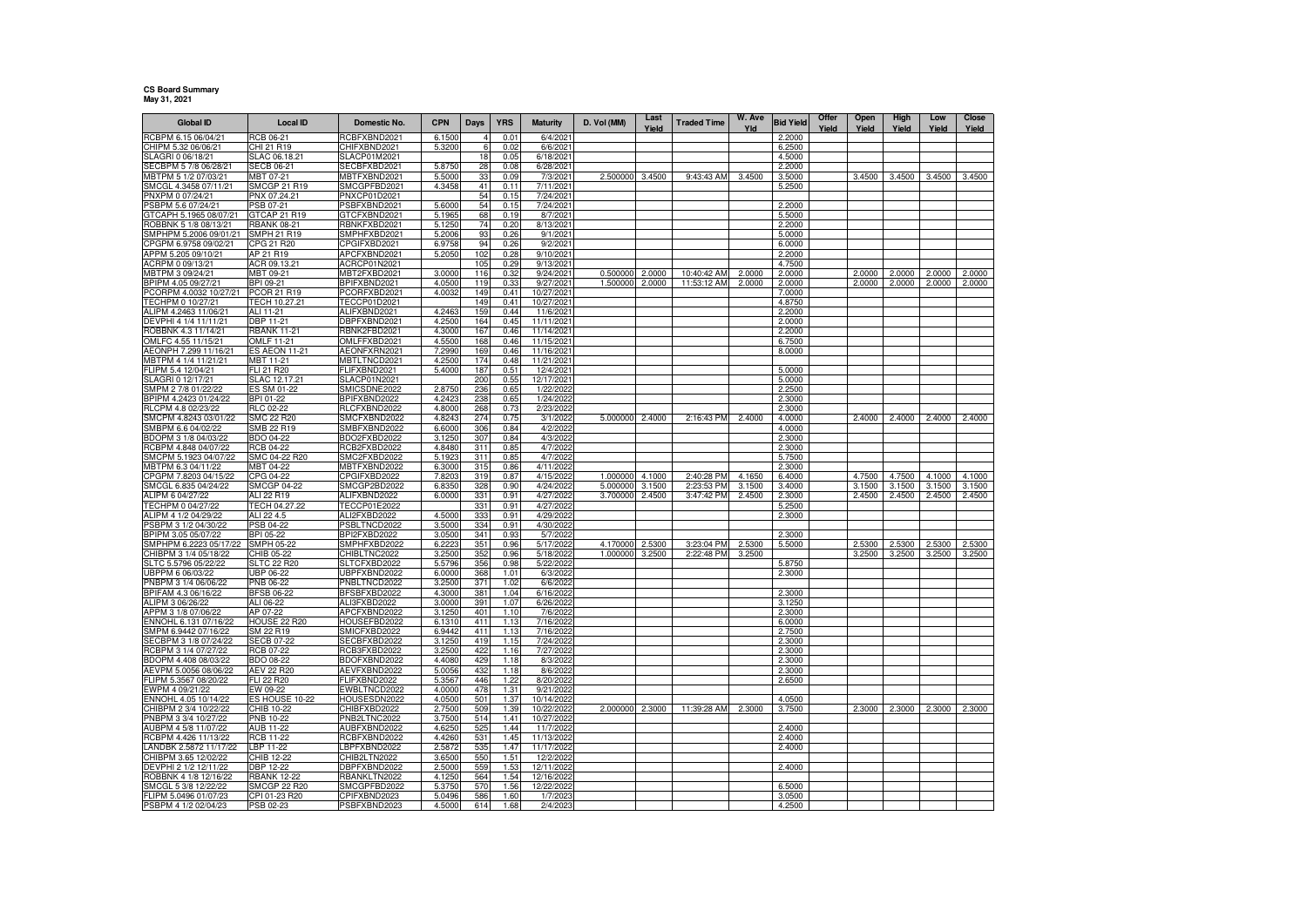| <b>Global ID</b>                                | <b>Local ID</b>                       | Domestic No.                 | <b>CPN</b>       | Days         | <b>YRS</b>   | <b>Maturity</b>          | D. Vol (MM) | Last<br>Yield | <b>Traded Time</b> | W. Ave<br>Yld | <b>Bid Yield</b> | Offer<br>Yield | Open<br>Yield | High<br>Yield | Low<br>Yield | <b>Close</b><br>Yield |
|-------------------------------------------------|---------------------------------------|------------------------------|------------------|--------------|--------------|--------------------------|-------------|---------------|--------------------|---------------|------------------|----------------|---------------|---------------|--------------|-----------------------|
| RCBPM 3 3/4 02/11/23                            | <b>RCB 02-23</b>                      | RCBLTNCD2023                 | 3.7500           | 621          | 1.70         | 2/11/202                 |             |               |                    |               |                  |                |               |               |              |                       |
| BDOPM 3 5/8 02/18/23                            | <b>BDO 02-23</b>                      | BDOLTNCD2023                 | 3.6250           | 628          | 1.72         | 2/18/2023                |             |               |                    |               |                  |                |               |               |              |                       |
| EWPM 4 1/2 02/21/23                             | EW 02-23                              | EWBFXBND2023                 | 4.5000           | 631          | 1.73         | 2/21/2023                |             |               |                    |               | 3.5000           |                |               |               |              |                       |
| GTCAPH 5.0937 02/27/23<br>SMPHPM 5.663 03/01/23 | GTCAP 23 R20<br>SMPH 23 R21           | GTCFXBND2023<br>SMPHFXBD2023 | 5.0937<br>5.6630 | 637<br>639   | 1.74<br>1.75 | 2/27/2023<br>3/1/2023    | 0.230000    | 4.6000        | 11:24:41 AM        | 4.6000        | 5.8750<br>5.5000 |                | 4.6000        | 4.6000        | 4.6000       | 4.6000                |
| SMCPM 6 1/4 03/19/23                            | SMC 23 R21                            | SMCFXBND2023                 | 6.2500           | 657          | 1.80         | 3/19/2023                | 1.000000    | 2.8500        | 11:41:09 AM        | 2.8500        | 3.4000           |                | 2.8500        | 2.8500        | 2.8500       | 2.8500                |
| MBTPM 4 1/2 04/24/23                            | MBT 04-23                             | MBTFXBND2023                 | 4.5000           | 693          | 1.90         | 4/24/2023                |             |               |                    |               | 3.5000           |                |               |               |              |                       |
| PNBPM 3 7/8 04/26/23                            | PNB 04-23                             | PNBLTNCD2023                 | 3.8750           | 695          | 1.90         | 4/26/2023                |             |               |                    |               |                  |                |               |               |              |                       |
| EDCPM 4.7312 05/03/23                           | EDC 23 R19                            | EDCFXBND2023                 | 4.7312           | 702          | 1.92         | 5/3/2023                 |             |               |                    |               | 3.5000           |                |               |               |              |                       |
| SECBPM 3 7/8 05/08/23                           | <b>SECB 05-23</b>                     | SECBLTNC2023                 | 3.8750           | 707          | 1.94         | 5/8/2023                 |             |               |                    |               |                  |                |               |               |              |                       |
| BPIPM 3 3/4 05/24/23                            | BPI 05-23                             | BPILTNCD2023                 | 3.7500           | 723          | 1.98         | 5/24/2023                |             |               |                    |               |                  |                |               |               |              |                       |
| ACPM 3.92 07/07/23                              | AC 23 R22                             | ACFXBOND2023                 | 3.9200           | 767          | 2.10         | 7/7/2023                 | 2.460000    | 3.0000        | 11:39:21 AM        | 3.0476        | 5.0500           |                | 3.3250        | 3.3250        | 3.0000       | 3.0000                |
| SMCGL 4.7575 07/11/23                           | <b>SMCGP 23 R21</b>                   | SMCGPFBD2023                 | 4.7575           | 771          | 2.11         | 7/11/2023                |             |               |                    |               | 5.7500           |                |               |               |              |                       |
| GLOPM 5.2792 07/17/23                           | GLO 23 R20                            | GLOFXBND2023                 | 5.2792           | 777          | 2.13         | 7/17/2023                | 1.000000    | 4.6000        | 3:48:26 PM         | 4.6000        | 3.5000           |                | 4.6000        | 4.6000        | 4.6000       | 4.6000                |
| RLCPM 3.683 07/17/23<br>SMPHPM 2.4565 08/05/23  | RLC 07-23<br>SMPH 08-23               | RLCFXBND2023<br>SMPH2FBD2023 | 3.6830<br>2.4565 | 777<br>796   | 2.13<br>2.18 | 7/17/2023<br>8/5/2023    | 102.000000  | 2.9000        | 2:32:38 PM         | 2.9000        | 3.2500<br>3.7000 |                | 2.9000        | 2.9000        | 2.9000       | 2.9000                |
| SMCGL 6 3/4 08/17/23                            | SMCGP 08-23 R21                       | SMCGP2BD2023                 | 6.7500           | 808          | 2.21         | 8/17/2023                |             |               |                    |               | 6.2500           |                |               |               |              |                       |
| UBPPM 4 3/8 08/21/23                            | UBP 08-23                             | JBPLTNCD2023                 | 4.3750           | 812          | 2.22         | 8/21/2023                |             |               |                    |               |                  |                |               |               |              |                       |
| MBTPM 3 1/2 09/19/23                            | MBT 09-23                             | MBTLTNCD2023                 | 3.5000           | 841          | 2.30         | 9/19/2023                | 2.500000    | 2.4180        | 10:21:29 AM        | 2.4180        |                  |                | 2.4180        | 2.4180        | 2.4180       | 2.4180                |
| RCBPM 3.2 09/30/23                              | RCB 09-23                             | RCBFXBND2023                 | 3.2000           | 852          | 2.33         | 9/30/2023                |             |               |                    |               | 3.1000           |                |               |               |              |                       |
| ALIPM 7.0239 10/05/23                           | ALI 23 R21                            | ALI2FXBD2023                 | 7.0239           | 857          | 2.35         | 10/5/2023                |             |               |                    |               | 5.5000           | 4.7500         |               |               |              |                       |
| ALIPM 3.8915 10/07/23                           | ALI 23 R22                            | ALIFXBND2023                 | 3.8915           | 859          | 2.35         | 10/7/2023                |             |               |                    |               | 4.6000           |                |               |               |              |                       |
| PCORPM 4.5219 10/27/23                          | PCOR 23 R21                           | PCORFXBD2023                 | 4.5219           | 879          | 2.41         | 10/27/2023               | 1.500000    | 3.7500        | 3:49:11 PM         | 3.7500        | 5.7500           |                | 3.7500        | 3.7500        | 3.7500       | 3.7500                |
| DELMPI 3.484 10/30/23                           | DMPI 10-23                            | DMPIFXBD2023                 | 3.4840           | 882          | 2.42         | 10/30/2023               |             |               |                    |               | 3.7500           |                |               |               |              |                       |
| SECBPM 4 1/2 11/02/23                           | <b>SECB 11-23</b>                     | SECB2LTN2023                 | 4.5000           | 885          | 2.42         | 11/2/2023                |             |               |                    |               |                  |                |               |               |              |                       |
| BDOPM 4 3/8 11/07/23                            | BDO 11-23                             | BDO2LTNC2023                 | 4.3750           | 890          | 2.44         | 11/7/2023                |             |               |                    |               |                  |                |               |               |              |                       |
| FLIPM 5.4333 11/08/23                           | FLI 23 R20                            | <b>LIFXBND2023</b>           | 5.4333           | 891          | 2.44         | 11/8/2023                |             |               |                    |               | 5.3750           |                |               |               |              |                       |
| AEONPH 7.695 11/16/23<br>AEVPM 2.8403 11/16/23  | ES AEON 11-23<br><b>AEV 11-23</b>     | AEONFXRN2023<br>AEV2FXBD2023 | 7.6950<br>2.8403 | 899<br>899   | 2.46<br>2.46 | 11/16/2023<br>11/16/2023 | 5.000000    | 3.0250        | 11:39:19 AM        | 3.0250        | 8.2500<br>3.0500 |                | 3.0250        | 3.0250        | 3.0250       | 3.0250                |
| FLIPM 3.3353 11/18/23                           | FLI 11-23                             | FLI2FXBD2023                 | 3.3353           | 901          | 2.47         | 11/18/2023               |             |               |                    |               | 3.4000           |                |               |               |              |                       |
| AEVPM 4.6188 11/21/23                           | AEV 23 R20                            | AEVFXBND2023                 | 4.6188           | 904          | 2.48         | 11/21/2023               |             |               |                    |               | 5.3750           |                |               |               |              |                       |
| EWPM 4 5/8 12/07/23                             | EW 12-23                              | EWBLTNCD2023                 | 4.6250           | 920          | 2.52         | 12/7/2023                |             |               |                    |               |                  |                |               |               |              |                       |
| SMPM 5.159 12/09/23                             | SM 23 R21                             | SMICFXBD2023                 | 5.1590           | 922          | 2.52         | 12/9/2023                |             |               |                    |               | 3.9000           |                |               |               |              |                       |
| UBPPM 2 3/4 12/09/23                            | UBP 12-23                             | JBPFXBND2023                 | 2.7500           | 922          | 2.52         | 12/9/2023                |             |               |                    |               | 2.6000           |                |               |               |              |                       |
| VLLPM 8 12/21/23                                | <b>VLL 23 R21</b>                     | VLLFXBND2023                 | 8.0000           | 934          | 2.56         | 12/21/2023               |             |               |                    |               | 7.1000           |                |               |               |              |                       |
| CHIBPM 4.55 01/12/24                            | CHIB 01-24                            | CHIBLTNC2024                 | 4.5500           | 956          | 2.62         | 1/12/2024                | 9.000000    | 4.5500        | 2:22:01 PM         | 4.5500        |                  |                | 4.5500        | 4.5500        | 4.5500       | 4.5500                |
| ROBBNK 4 7/8 01/16/24                           | <b>RBANK 01-24</b>                    | RBANKLTN2024                 | 4.8750           | 960          | 2.63         | 1/16/2024                |             |               |                    |               |                  |                |               |               |              |                       |
| FDCPM 6.1458 01/24/24                           | FDC 24 R21                            | FDCFXBND2024                 | 6.1458           | 968          | 2.65         | 1/24/2024                |             |               |                    |               | 4.4000           |                |               |               |              |                       |
| APPM 7.5095 01/25/24                            | AP 24 R22                             | APCFXBND2024                 | 7.5095           | 969          | 2.65         | 1/25/2024                |             |               |                    |               | 4.6250           |                |               |               |              |                       |
| ALIPM 5 01/30/24                                | ALI 24 R20                            | ALIFXBND2024<br>TELFXBND2024 | 5.0000<br>5.2813 | 974<br>981   | 2.67         | 1/30/2024                |             |               |                    |               | 3.8000<br>5.5000 |                |               |               |              |                       |
| TELPM 5.2813 02/06/24<br>PSBPM 5 02/09/24       | TEL 24 R21<br>PSB 02-24               | PSBLTNCD2024                 | 5.0000           | 984          | 2.69<br>2.69 | 2/6/2024<br>2/9/2024     |             |               |                    |               |                  |                |               |               |              |                       |
| CHIBPM 2 1/2 02/18/24                           | CHIB 02-24                            | CHIBFXBD2024                 | 2.5000           | 993          | 2.72         | 2/18/2024                |             |               |                    |               | 2.5000           |                |               |               |              |                       |
| CPGPM 4.8467 03/01/24                           | CPG 03-24                             | CPGIFXBD2024                 | 4.8467           | 1005         | 2.75         | 3/1/2024                 |             |               |                    |               | 5.2500           |                |               |               |              |                       |
| SMCPM 5.284 03/01/24                            | SMC 24 R22                            | SMCFXBND2024                 | 5.2840           | 1005         | 2.75         | 3/1/2024                 |             |               |                    |               | 4.7500           |                |               |               |              |                       |
| STIEPM 5.8085 03/23/24                          | STIESG 24 R22                         | STIGFXBD2024                 | 5.8085           | 1027         | 2.81         | 3/23/2024                |             |               |                    |               | 8.8800           |                |               |               |              |                       |
| MEGPM 5.3535 03/28/24                           | <b>MEG 24 R22</b>                     | MEGFXBND2024                 | 5.3535           | 1032         | 2.83         | 3/28/2024                | 6.800000    | 3.5000        | 11:39:37 AM        | 3.5000        | 3.9000           |                | 3.5000        | 3.5000        | 3.5000       | 3.5000                |
| RCBPM 5 1/2 03/28/24                            | RCB 03-24                             | RCBLTNCD2024                 | 5.5000           | 1032         | 2.83         | 3/28/2024                |             |               |                    |               |                  |                |               |               |              |                       |
| TOLPM 5 1/2 03/31/24                            | <b>MNTC 24 R21</b>                    | MNTCFXBD2024                 | 5.5000           | 1035         | 2.83         | 3/31/2024                |             |               |                    |               | 6.0000           |                |               |               |              |                       |
| SMBPM 6 04/02/24                                | SMB 24 R21                            | SMBFXBND2024                 | 6.0000           | 103          | 2.84         | 4/2/2024                 |             |               |                    |               | 5.3750           |                |               |               |              |                       |
| SMPM 3.3613 04/02/24<br>MBTPM 5 3/8 04/04/24    | SM 04-24<br>MBT 04-24                 | SMIC2FBD2024<br>MBT2LTNC2024 | 3.3613<br>5.3750 | 103<br>1039  | 2.84<br>2.85 | 4/2/2024<br>4/4/2024     |             |               |                    |               | 3.8500           |                |               |               |              |                       |
| PBC 5 5/8 04/08/24                              | <b>PBCOM 04-24</b>                    | PBCOMLTN2024                 | 5.6250           | 1043         | 2.86         | 4/8/2024                 |             |               |                    |               |                  |                |               |               |              |                       |
| PCORPM 7.8183 04/19/24                          | <b>PCOR 24 R22</b>                    | PCORFXBD2024                 | 7.8183           | 1054         | 2.89         | 4/19/2024                | 86.700000   | 5.7500        | 2:27:28 PM         | 5.7500        | 5.1500           |                | 5.7500        | 5.7500        | 5.7500       | 5.7500                |
| SMCGL 7.1783 04/24/24                           | SMCGP 04-24 R22                       | SMCGP2BD2024                 | 7.1783           | 1059         | 2.90         | 4/24/2024                | 2.000000    | 5.3000        | 3:50:53 PM         | 5.3000        | 6.5000           |                | 5.3000        | 5.3000        | 5.3000       | 5.3000                |
| SMPHPM 5.1683 05/18/24                          | SMPH 05-24 R22                        | SMPH2FBD2024                 | 5.1683           | 1083         | 2.97         | 5/18/2024                |             |               |                    |               | 5.7500           |                |               |               |              |                       |
| ACPM 3.026 05/28/24                             | AC 05-24                              | ACFXBOND2024                 | 3.0260           | 1093         | 2.99         | 5/28/2024                |             |               |                    |               | 3.0260           |                |               |               |              |                       |
| AEVPM 6.0157 06/18/24                           | AEV 24 R23                            | AEVFXBND2024                 | 6.0157           | 1114         | 3.05         | 6/18/2024                |             |               |                    |               | 5.2500           |                |               |               |              |                       |
| MBTPM 3 7/8 07/20/24                            | MBT 07-24                             | MBTLTNCD2024                 | 3.8750           | 1146         | 3.14         | 7/20/2024                |             |               |                    |               |                  |                |               |               |              |                       |
| DDPM 6.0952 07/21/24                            | DD 24 R22                             | DDFXBOND2024                 | 6.0952           | 1147         | 3.14         | 7/21/2024                | 8.000000    | 5.6250        | 3:16:30 PM         | 5.6250        | 7.5000           | 5.6250         | 5.6250        | 5.6250        | 5.6250       | 5.6250                |
| GTCAPH 5 5/8 08/07/24                           | GTCAP 24 R21                          | GTCFXBND2024                 | 5.6250           | 1164         | 3.19         | 8/7/2024                 |             |               |                    |               | 6.0000           |                |               |               |              |                       |
| VLLPM 5.7512 08/08/24<br>PNBPM 5 3/4 08/27/24   | <b>VLL 24 R23</b><br><b>PNB 08-24</b> | VLLFXBND2024<br>PNBLTNCD2024 | 5.7512<br>5.7500 | 1165<br>1184 | 3.19<br>3.24 | 8/8/2024<br>8/27/2024    | 0.600000    | 7.0000        | 11:08:45 AM        | 7.0000        | 7.0000           |                | 7.0000        | 7.0000        | 7.0000       | 7.0000                |
| SMPHPM 5.7417 09/01/24                          | <b>SMPH 24 R21</b>                    | SMPHFXBD2024                 | 5.7417           | 1189         | 3.26         | 9/1/2024                 |             |               |                    |               | 5.8500           |                |               |               |              |                       |
| ALIPM 4.758 09/30/24                            | ALI 24 R22                            | ALI2FXBD2024                 | 4.7580           | 1218         | 3.34         | 9/30/2024                | 1.328000    | 2.8000        | 3:01:45 PM         | 2.8000        | 4.7000           |                | 2.8000        | 2.8000        | 2.8000       | 2.8000                |
| SMCPM 5.55 10/04/24                             | SMC 10-24 R22                         | SMC2FXBD2024                 | 5.5500           | 1222         | 3.35         | 10/4/2024                | 7.000000    | 4.6000        | 3:25:56 PM         | 4.6000        | 5.8500           |                | 4.6000        | 4.6000        | 4.6000       | 4.6000                |
| BDOPM 5 3/8 10/12/24                            | <b>BDO 10-24</b>                      | BDOLTNCD2024                 | 5.3750           | 1230         | 3.37         | 10/12/2024               |             |               |                    |               |                  |                |               |               |              |                       |
| FLIPM 5.6389 12/04/24                           | <b>FLI 24 R21</b>                     | FLIFXBND2024                 | 5.6389           | 1283         | 3.51         | 12/4/2024                |             |               |                    |               | 4.5000           |                |               |               |              |                       |
| SMCGL 6 1/4 12/22/24                            | <b>SMCGP 24 R22</b>                   | SMCGPFBD2024                 | 6.2500           | 1301         | 3.56         | 12/22/2024               | 5.00000     | 4.4000        | 11:52:21 AM        | 4.4000        | 6.3750           |                | 4.4000        | 4.4000        | 4.4000       | 4.4000                |
| ALCOPM 6.3517 02/06/25                          | ALCO 25 R23                           | ALCOFXBD2025                 | 6.3517           | 134          | 3.69         | 2/6/2025                 |             |               |                    |               | 6.5750           |                |               |               |              |                       |
| ACPM 4.82 02/10/25                              | AC 25 R23                             | ACFXBOND2025                 | 4.8200           | 135          | 3.70         | 2/10/2025                | 4.900000    | 3.6000        | 11:40:13 AM        | 3.6000        | 5.5000           |                | 3.6000        | 3.6000        | 3.6000       | 3.6000                |
| RLCPM 4.9344 02/23/25                           | <b>RLC 02-25</b>                      | RLCFXBND2025                 | 4.9344           | 1364         | 3.73         | 2/23/2025                |             |               |                    |               | 5.0000           |                |               |               |              |                       |
| SMPHPM 6.0804 03/01/25 SMPH 03-25 R23           |                                       | SMPH2FBD2025                 | 6.0804           | 1370         | 3.75         | 3/1/2025                 |             |               |                    |               | 3.9500           |                |               |               |              |                       |